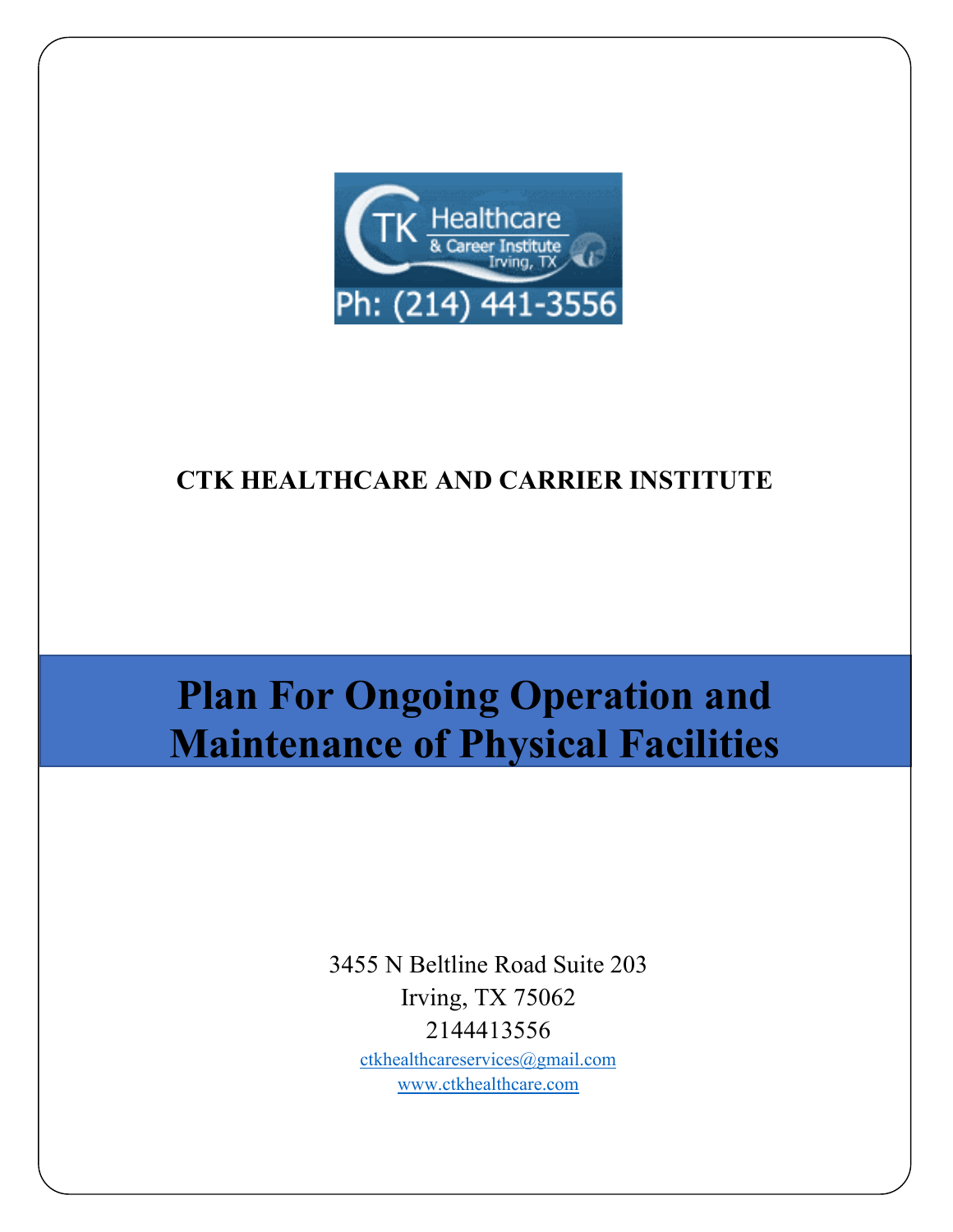### **Plan For Ongoing Operation and Maintenance of Physical Facilities, Technical Infrastructure and if applicable, Distance Education Infrastructure**

**Scope of the plan:** The purpose of this plan is to provide adequacy and proficient operation, utilization, and maintenance for the improvement of all physical facilities, technical infrastructure, and distance education infrastructure at CTK. The plan governs the following aspects of Ongoing Operation and Maintenance of Physical Facilities, Technical Infrastructure and Distance Education Infrastructure.

- **I. Operation and Maintenance of Physical Facilities.** Followings are the scope of this aspect of the plan.
- $\triangleright$  The facilities are cleaned every day.
- $\triangleright$  Lighting, phone line, internet server, furniture, classrooms, and lounge are checked timely manner and bulbs/tubes are replaced as quickly as needed.
- $\triangleright$  All safety equipment (fire extinguishers, smoke alarms, security alarm) testing is scheduled periodically to ensure effective operation.
- $\triangleright$  Replace the required renewed permit and licenses from regulatory agencies and display them appropriately, as needed.
- $\triangleright$  Major mechanical equipment including air conditioners, heaters, and copiers has regularly scheduled maintenance.
- $\triangleright$  Contracted repair services are called in on as needed basis for minor repairs and at least annually for major projects/maintenance.
- > Campus needs are reported to the CAO.
- $\triangleright$  The facility coordinator communicates with the Landlord to ensure the problems related to common area including parking lots and elevator issues are solved in a timely fashion.
- **II. Operation and Maintenance of Technical infrastructure.** Followings are the scope of this aspect of the plan.
- $\triangleright$  CTK provides a request form to all faculties and staffs for supplies they need for the continuous use, repair, maintenance and replacement of worn-out equipment such as printer, internet, fax system, internet port, digital storage device and network system to IT coordinator. An email may be used as an alternative request form to email to IT coordinator. Once the request is submitted, IT coordinator handles the minor repairs. For the larger repair or replacement, IT Coordinator verifies the need and request approval from CFO. The CFO, after consultation with CAO will budget for the repair and/or replace the concerned item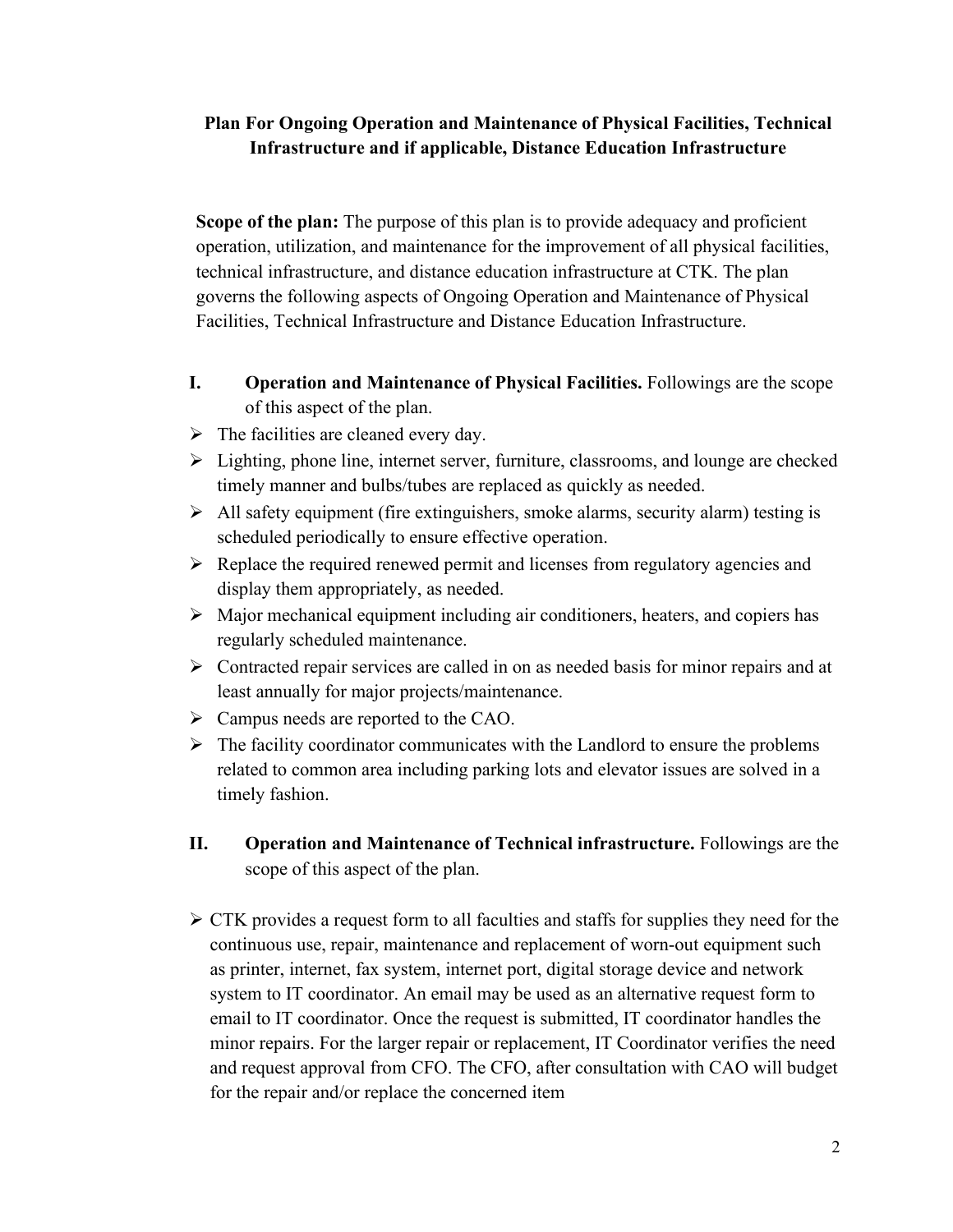**III. Operation and Maintenance of Distance Education Infrastructure:** Followings are the scope of this aspect of the plan.

- $\triangleright$  Check security of LMS system (Moodle) on daily basis, Network server and status of Grammarly Premium to check the plagiarism.
- Updates and upgrades LMS system (Moodle) including its regular maintenance.
- $\triangleright$  Inform the students and instructor about the maintenance and status of updates of LMS system
- $\triangleright$  Inform instructors about the changes in the features of LMS system and its impact in the navigation system
- $\triangleright$  Hold training session to the instructor on LMS systems and other online/computer tools to support the technology
- $\triangleright$  Inform the internet users policy, copy right policy, and other distance education policy to the instructors and students through email or webinar as needed

#### **Personnel**

Physical Facility coordinator is responsible for maintaining the continuous operation of all physical facilities with safety and security. It is the responsibility of the Physical Facility coordinator to report the needs of school to the Chief Administrative Officer (CAO) who verifies if the recommendation is appropriate. CAO furthermore sees if the ongoing operation and maintenance are in compliance with the existing laws and regulations. Similarly, IT coordinator is responsible for operating and maintaining technical infrastructure and distance education infrastructure. CAO ensures all reported conditions and asked CFO to approve the required budget for the maintenance of the physical facilities.

#### **State and Federal Regulations**

CTK is committed to compliance with any existing laws, regulations and codes set forth by Federal, State and Local Government. In addition, CTK is committed for compliance with all regulatory provisions set by City, County, State and accreditation agencies such as Texas Health & Human Services Commission (THHSC), Texas Work force Commission (TWC) and Council on Occupational Education (COE).

#### **Availability**

This Plan is made public by displaying its hardcopy in the folder at the school lobby so that everybody including students can easily access the plan. Students are surveyed about the